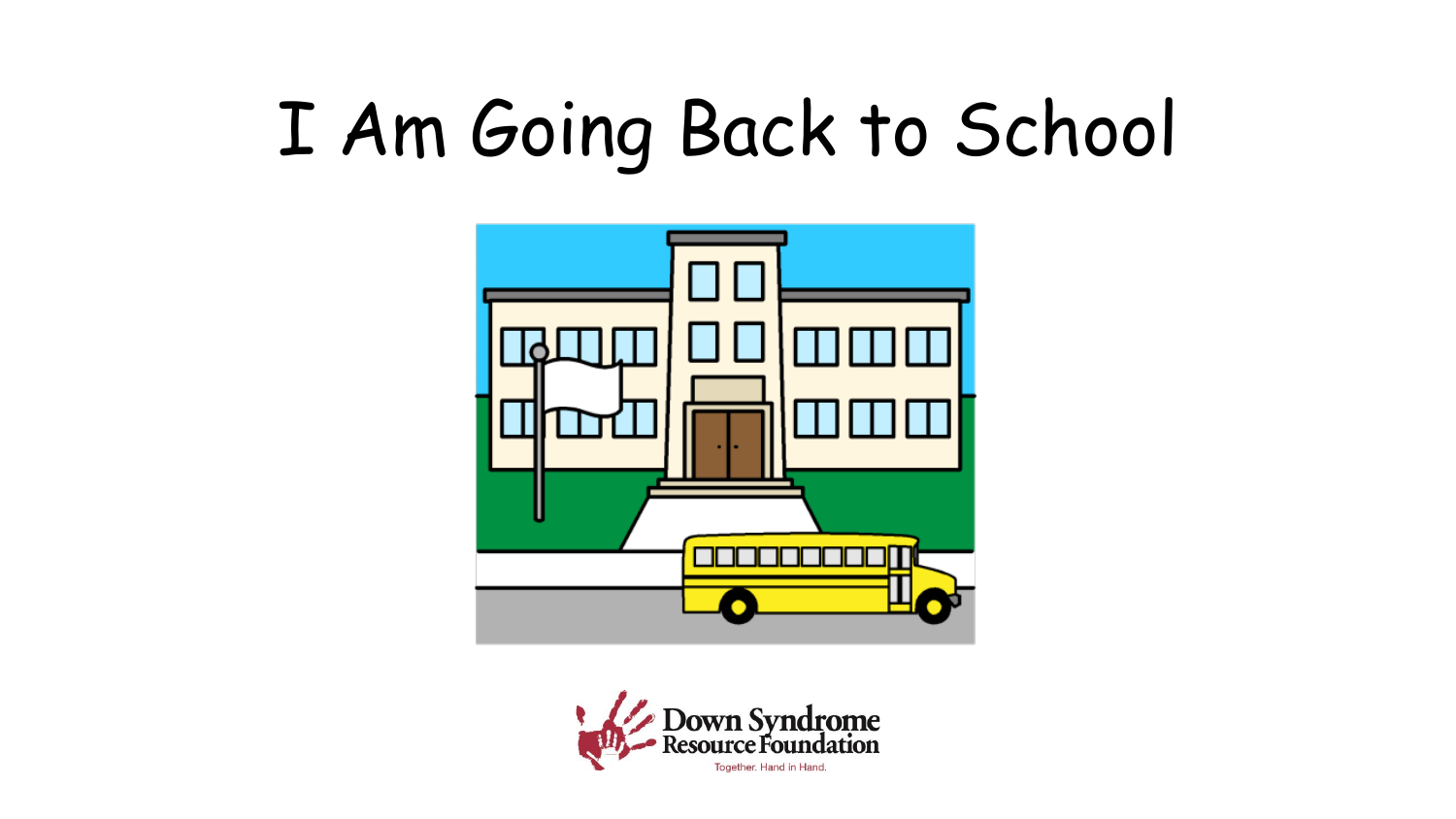

# My family told me that I am going back to school soon.

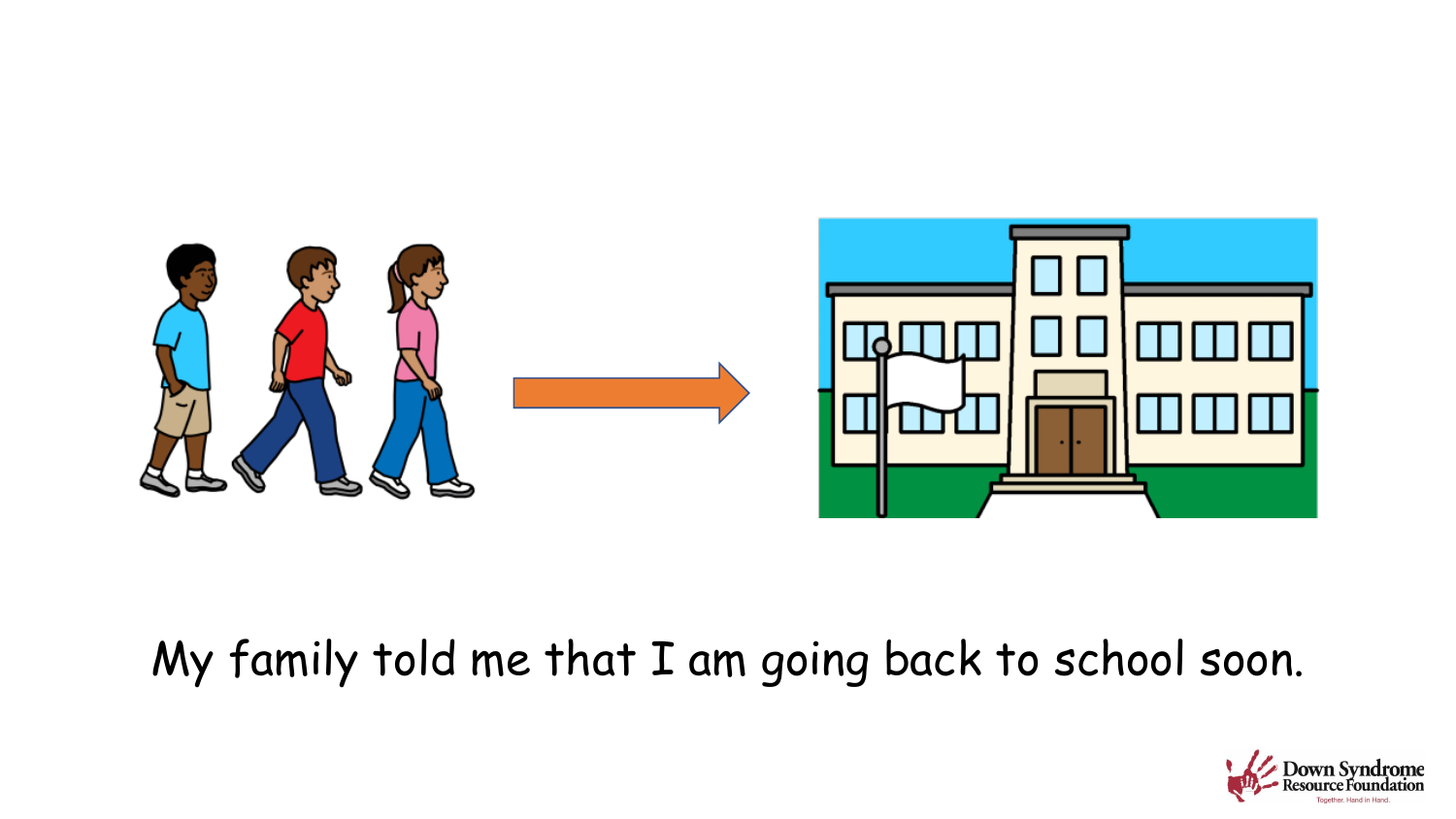#### I feel excited but also a little nervous.



#### I have a lot of different feelings right now. This is ok.

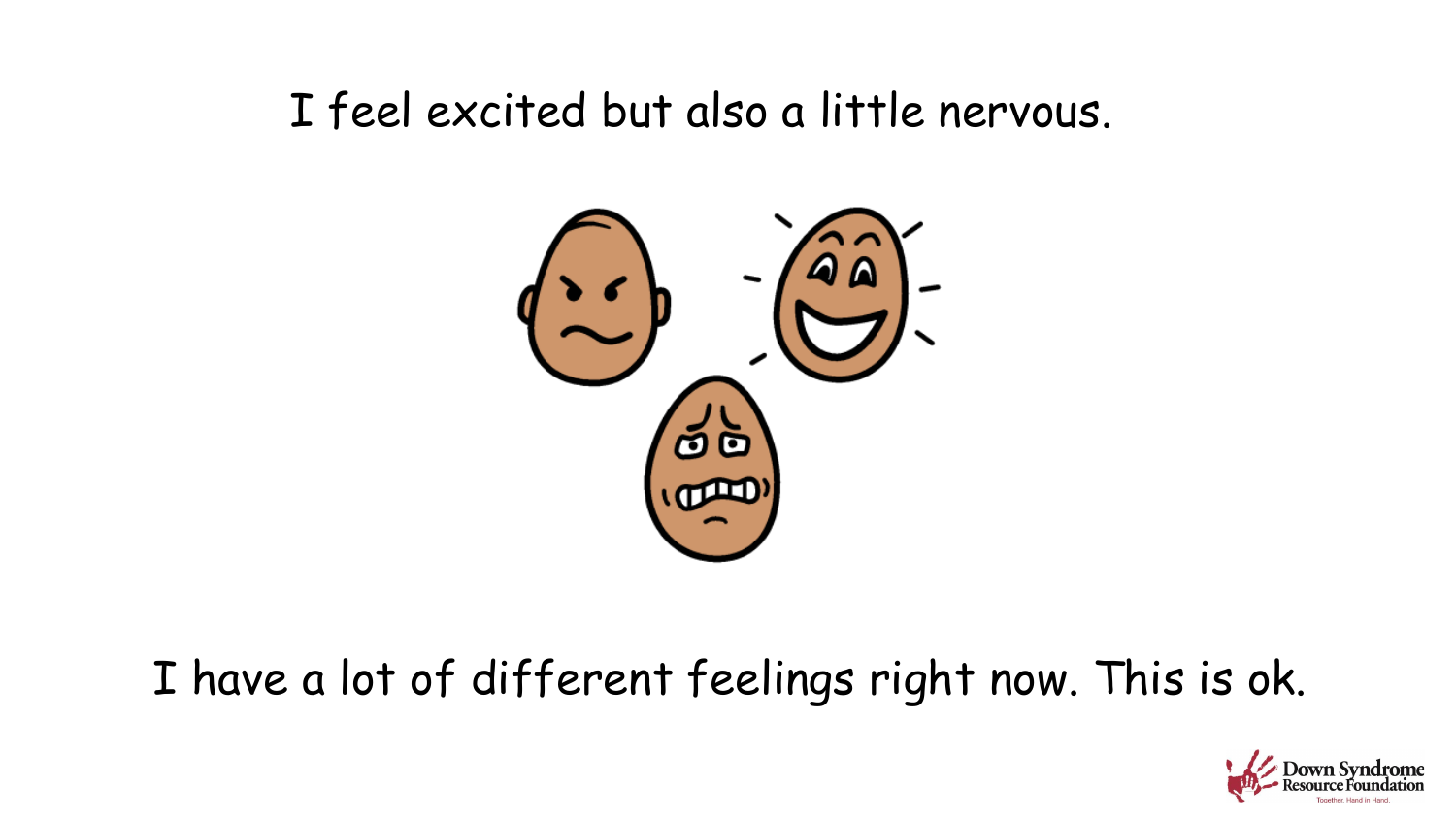#### It was fun being at home with my family!



#### I will miss them when I have to go back to school.

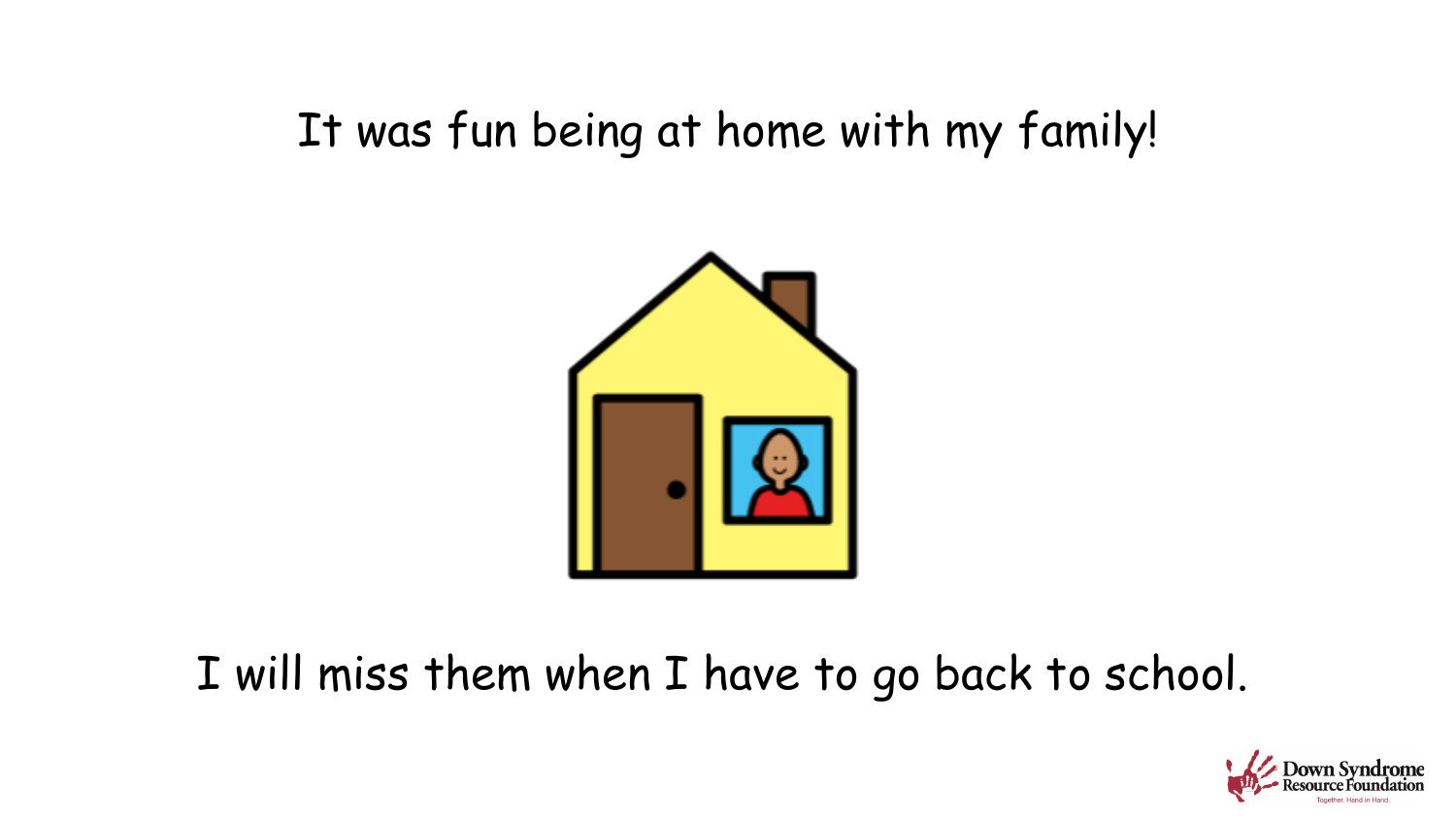I will go to school in the morning.





I will use my backpack and lunchbox again.

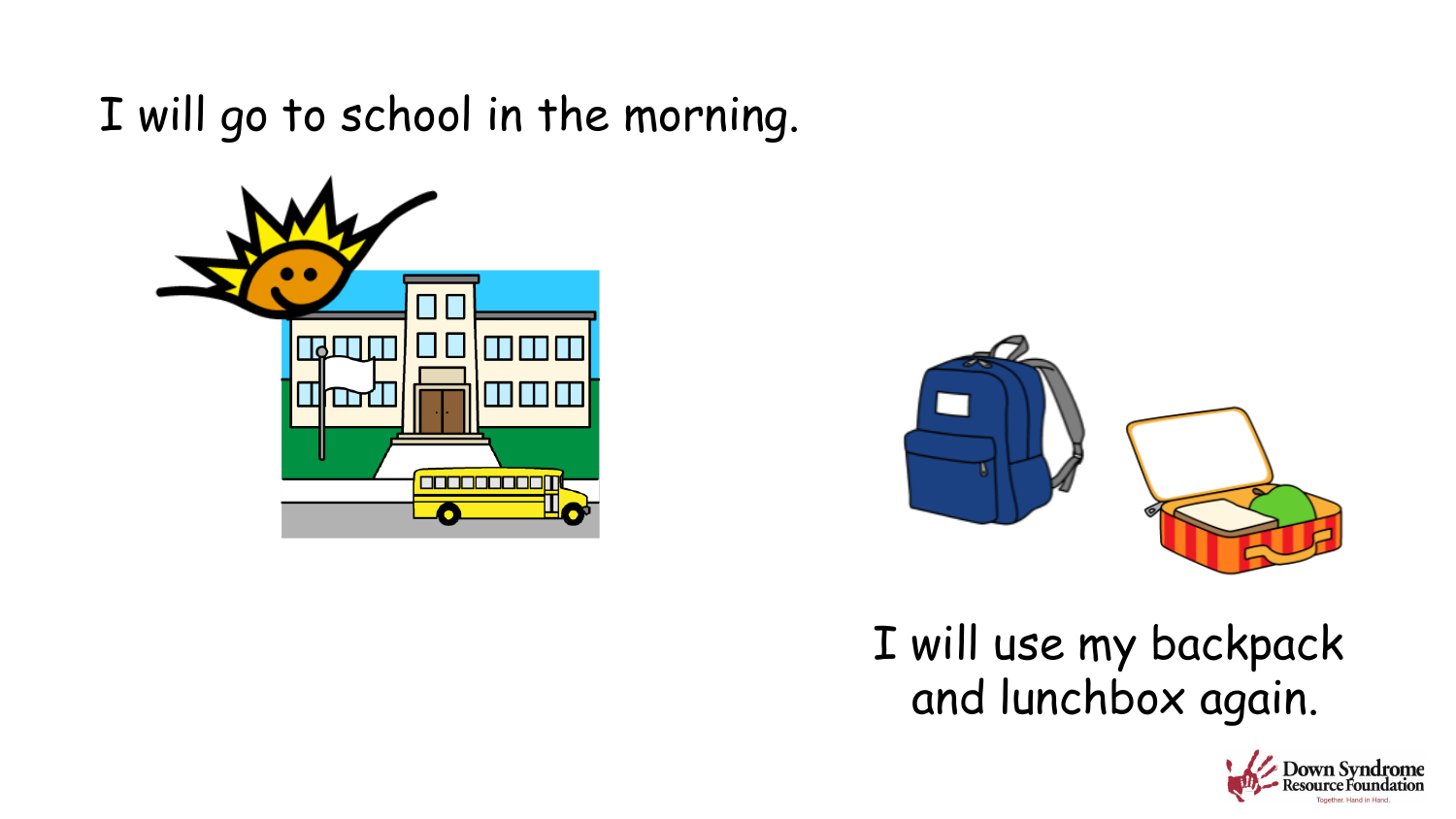I will see some of my teachers and friends.









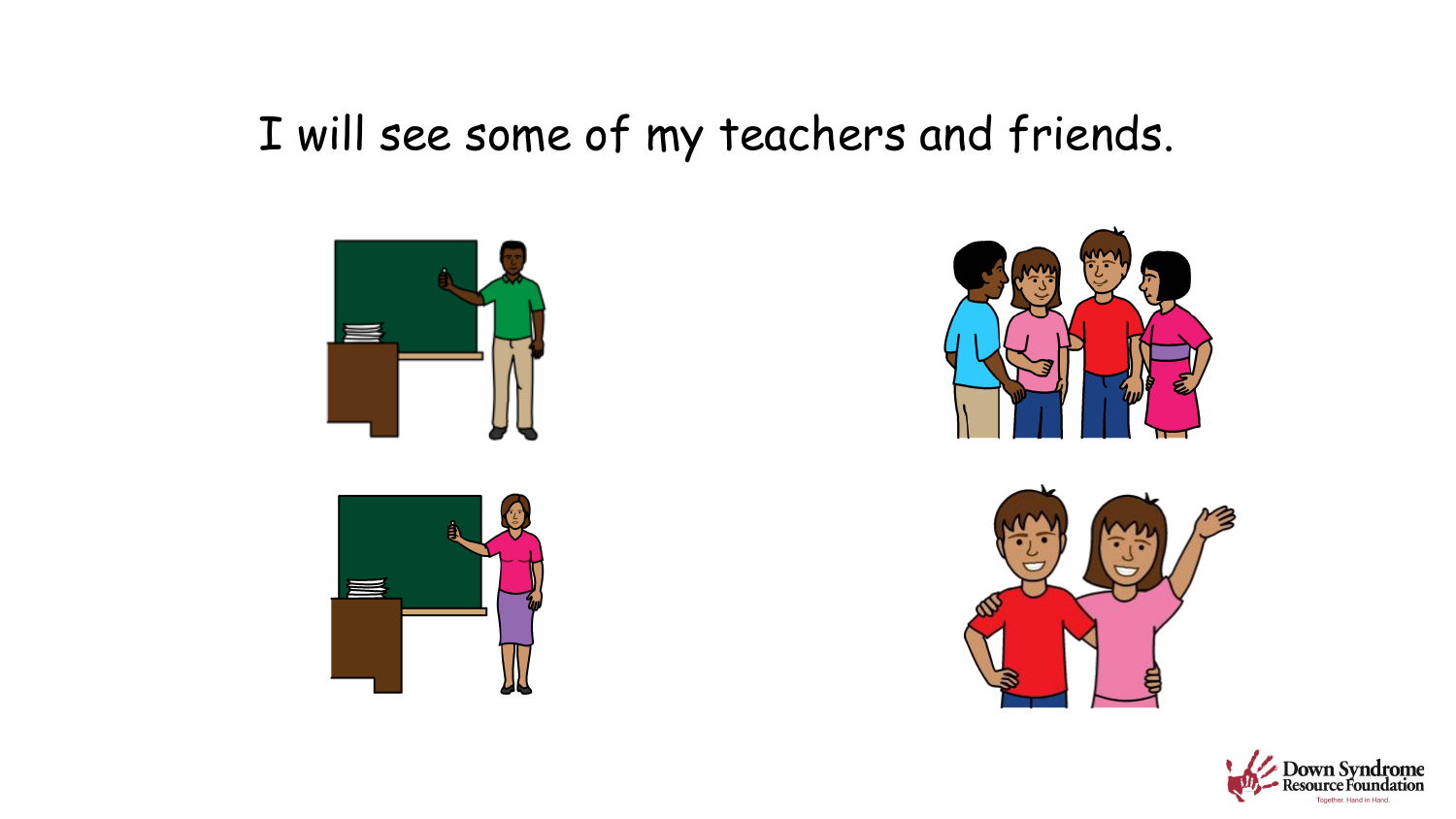



# I **can't** hug or hold hands with my friends or teachers. I can wave and say hi!

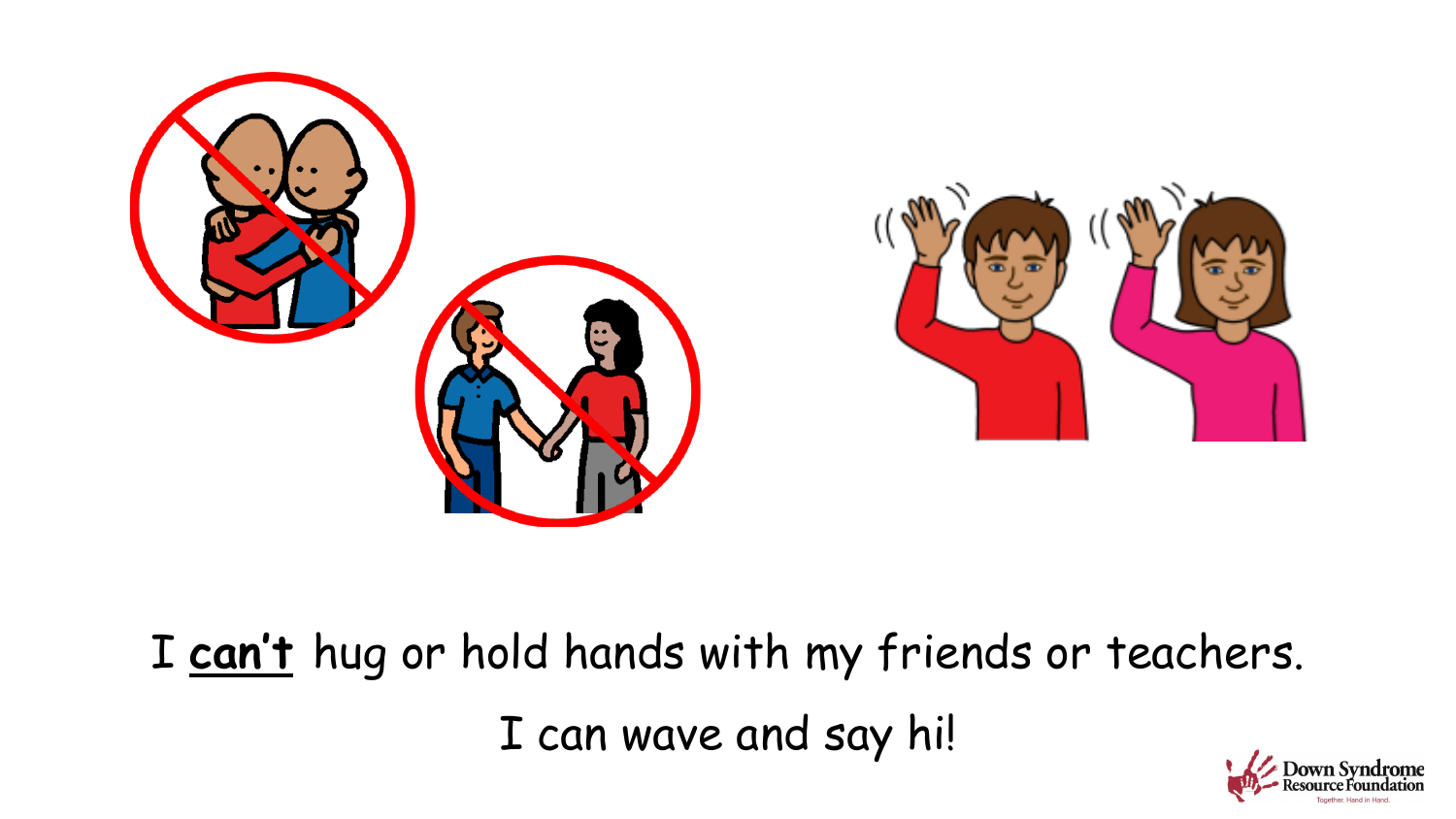



#### Some parts of my school will be closed.

Some toys, games and books will be put away.

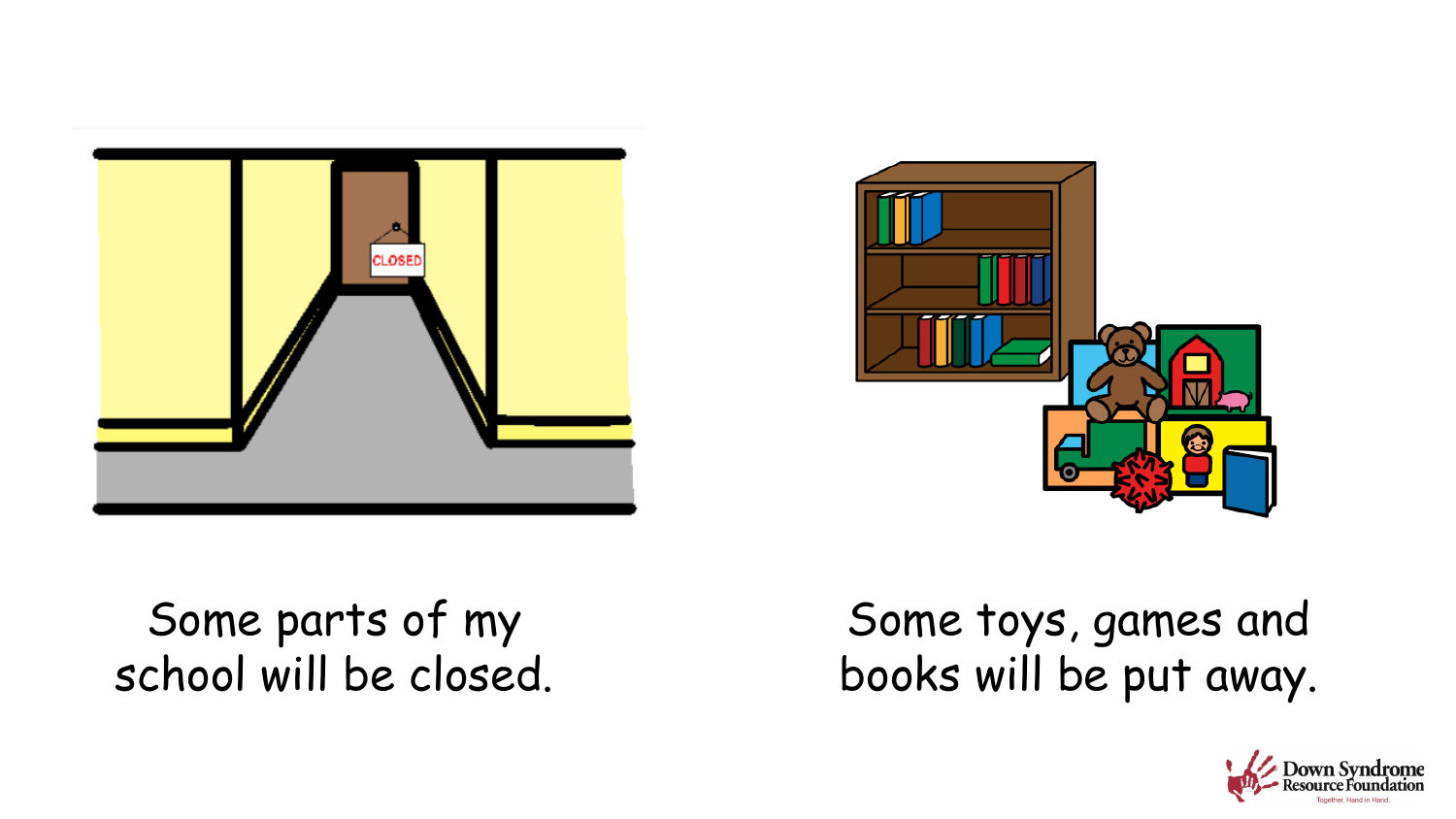

# The playground will be closed. This is ok.

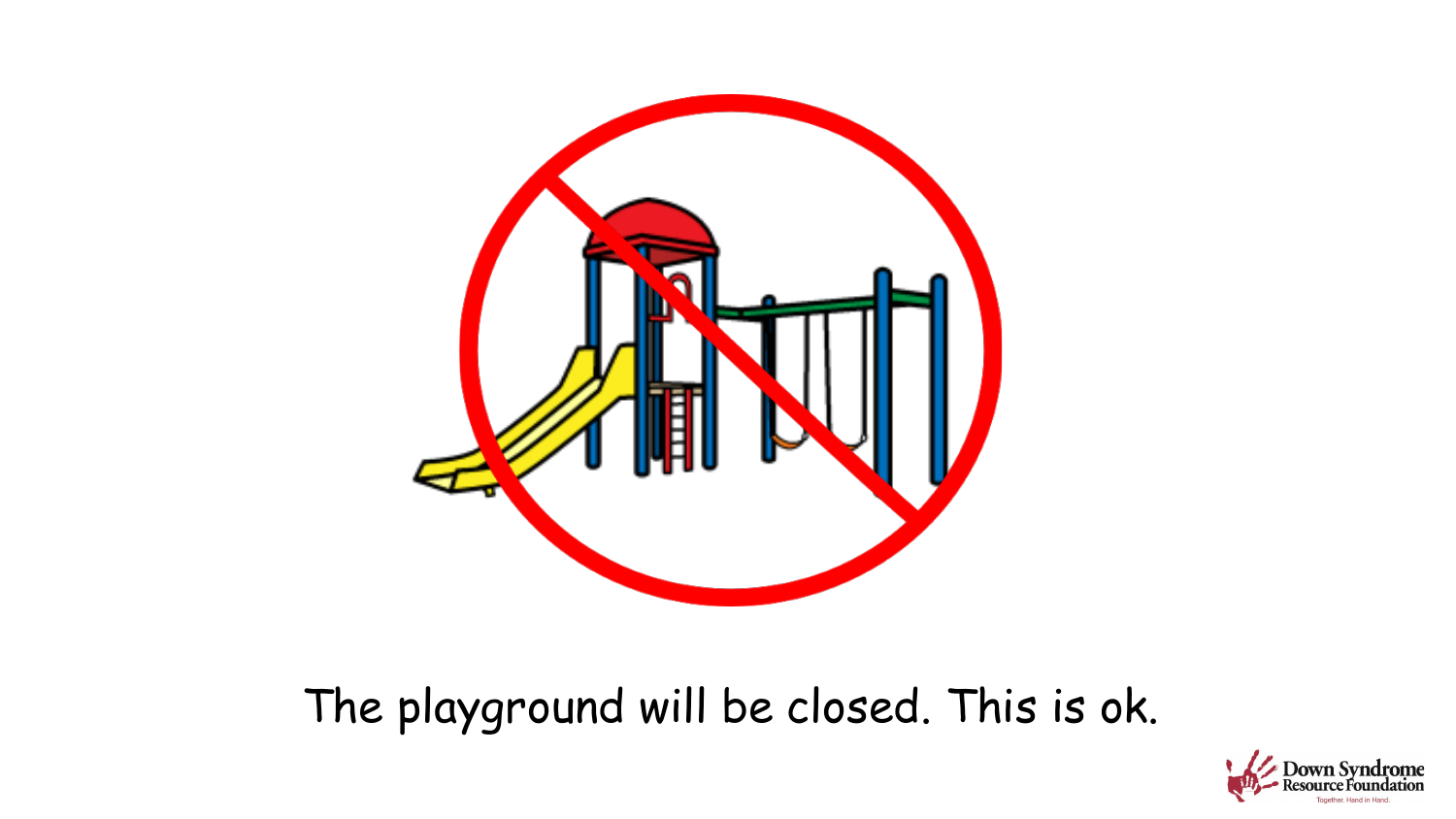

#### I have to be careful so I don't spread germs at school.

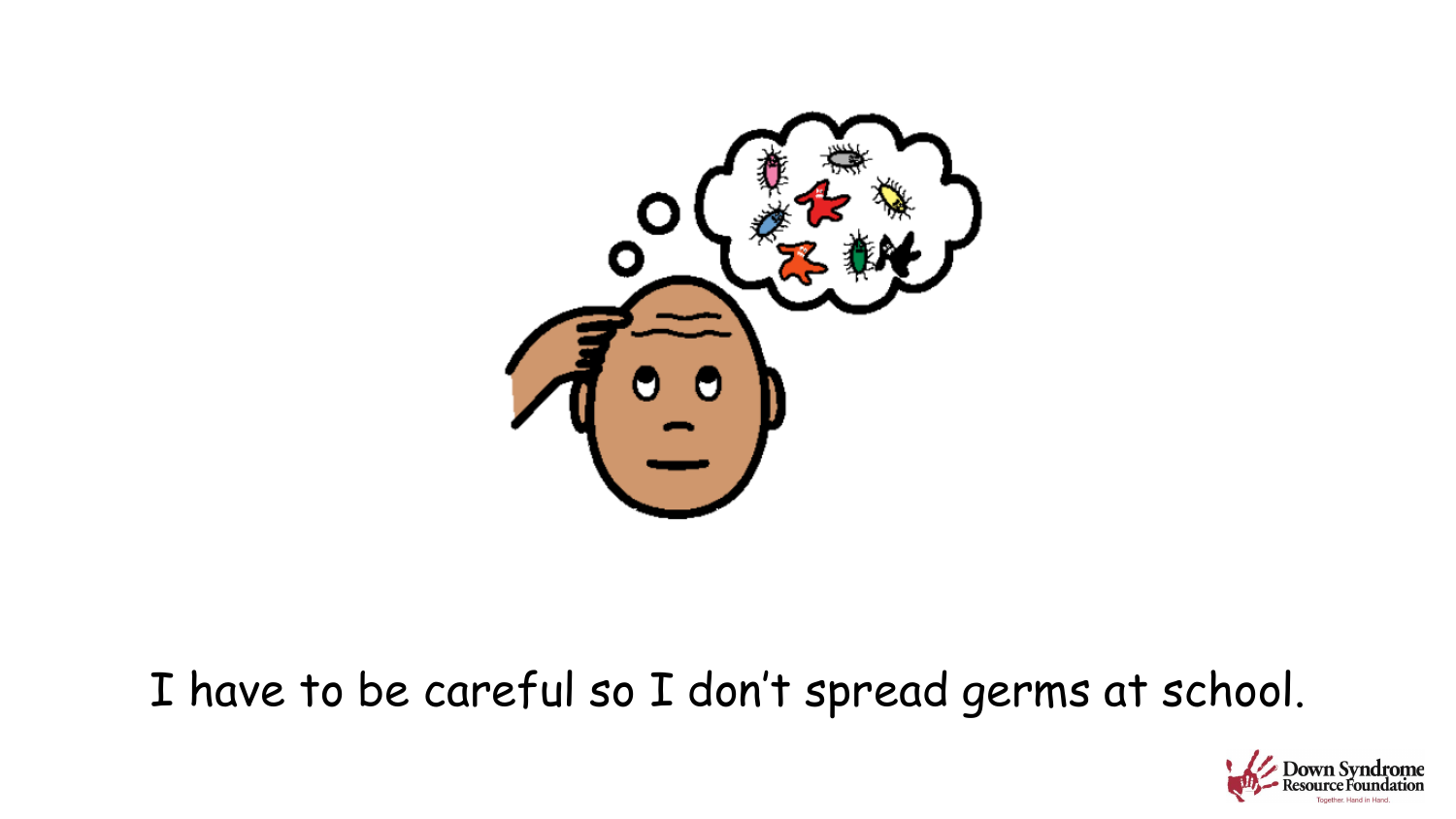#### Just like at home I will need to wash my hands at school.





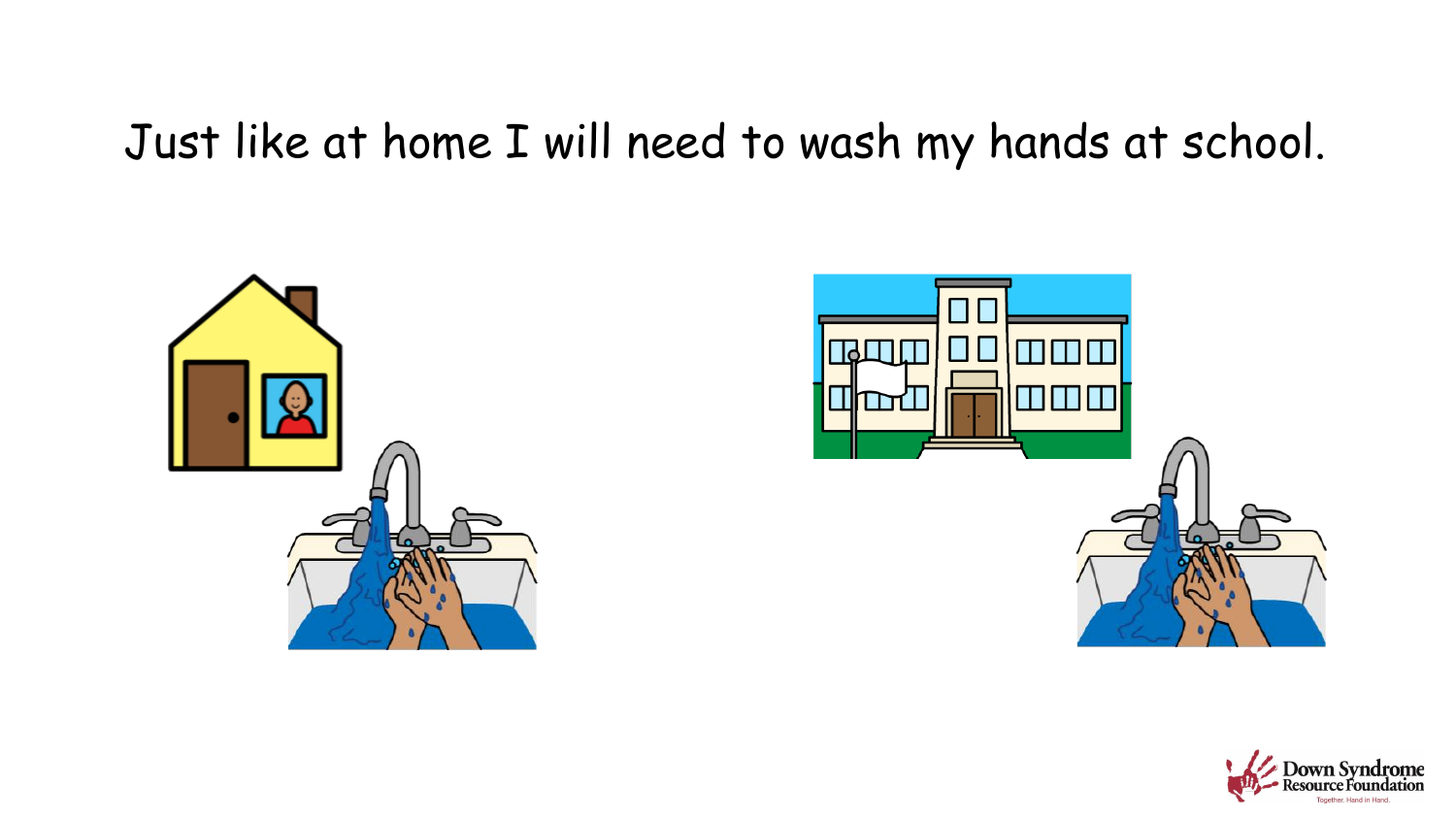#### I can count to *20* or sing *Happy Birthday* two times when I wash my hands.







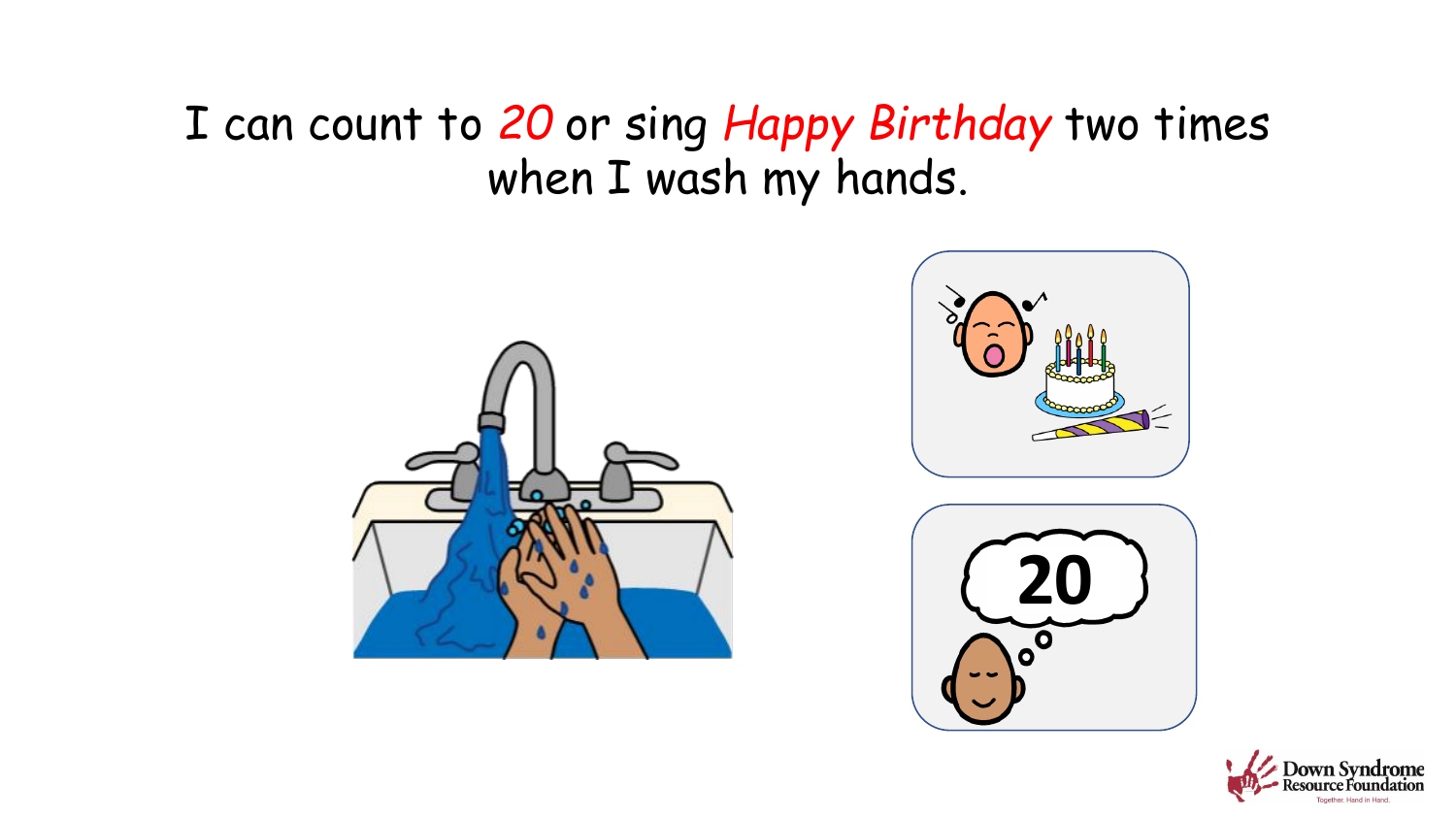If I need to cough I will cough into my arm.



I will get tissues when I need them.



I will wash my hands after coughing or sneezing.



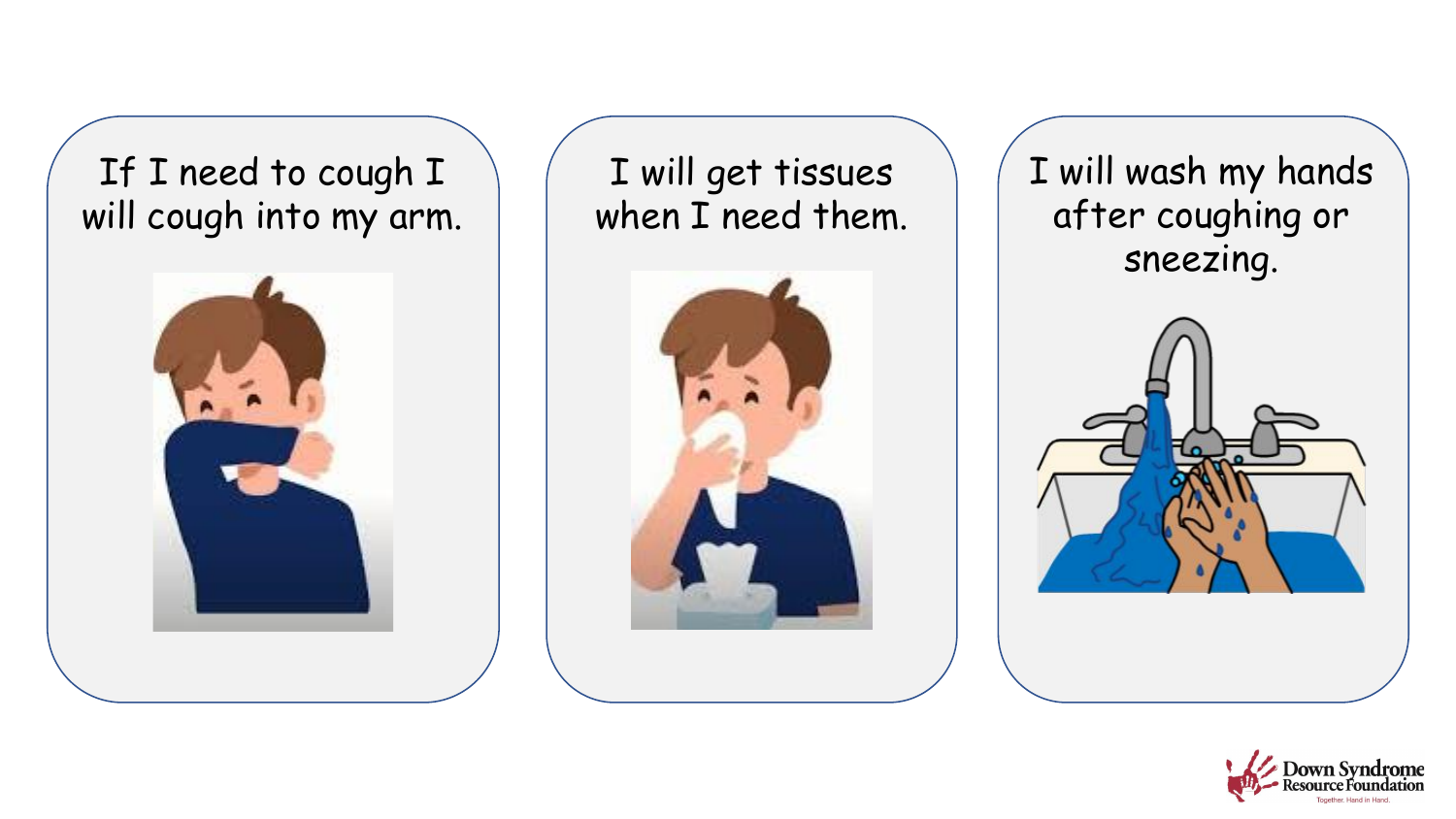My teachers will wear masks. The masks cover their mouths and noses, but I can still see their eyes!



They wear the masks to keep everyone at school healthy and safe.

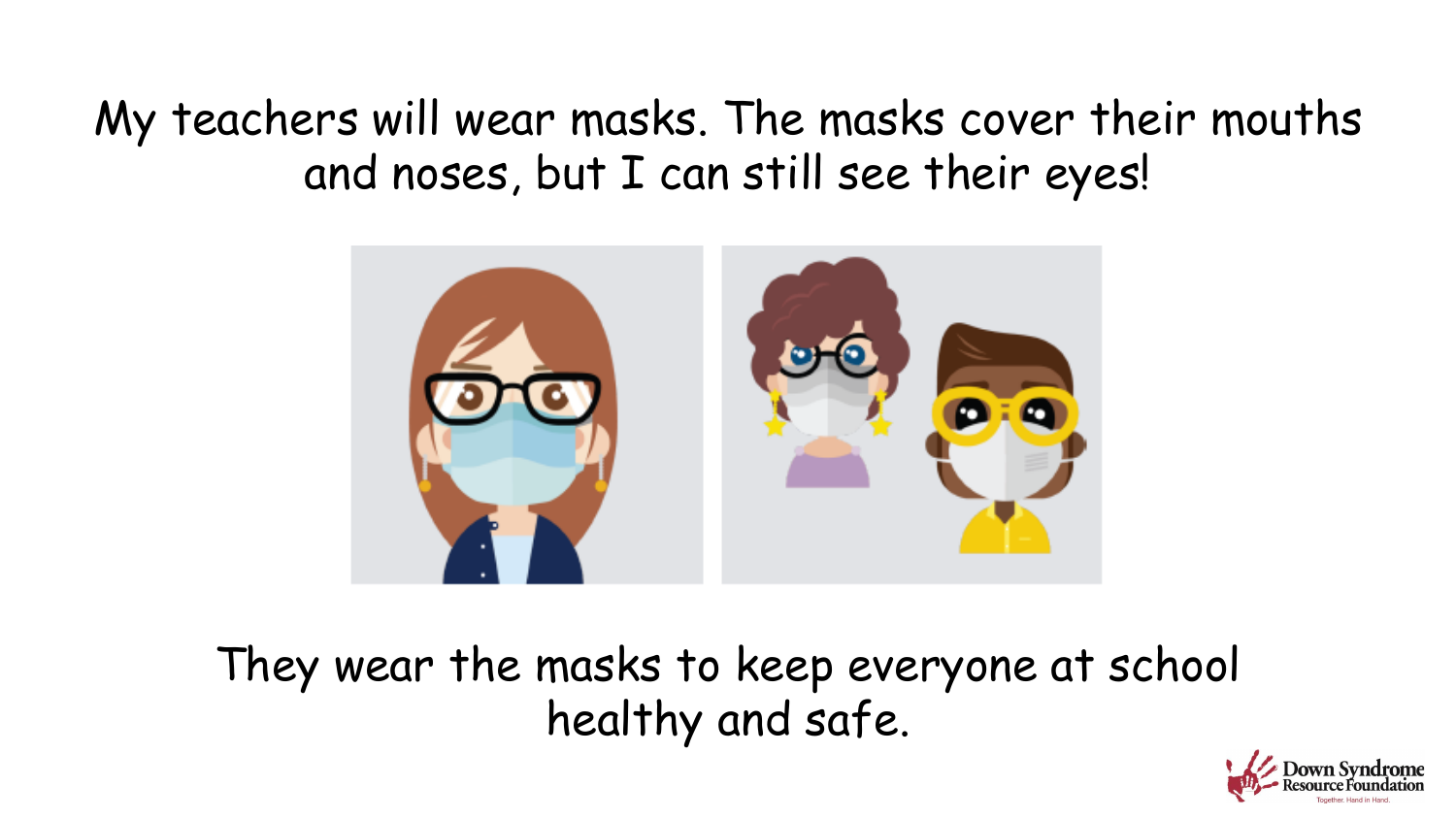#### I can wear a mask.



#### My friends can wear a mask too.



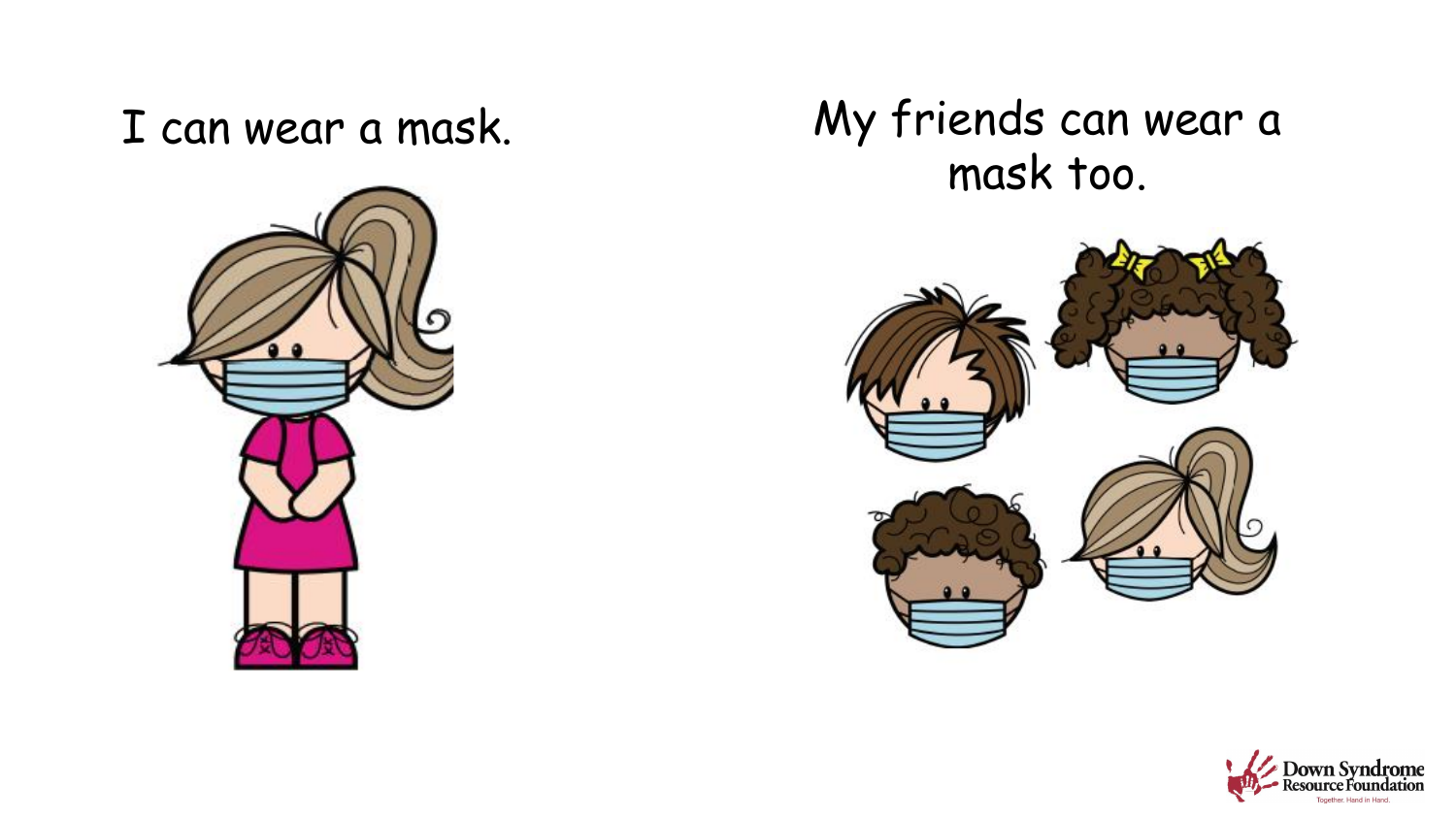# My school will look different when I go back. This is ok.





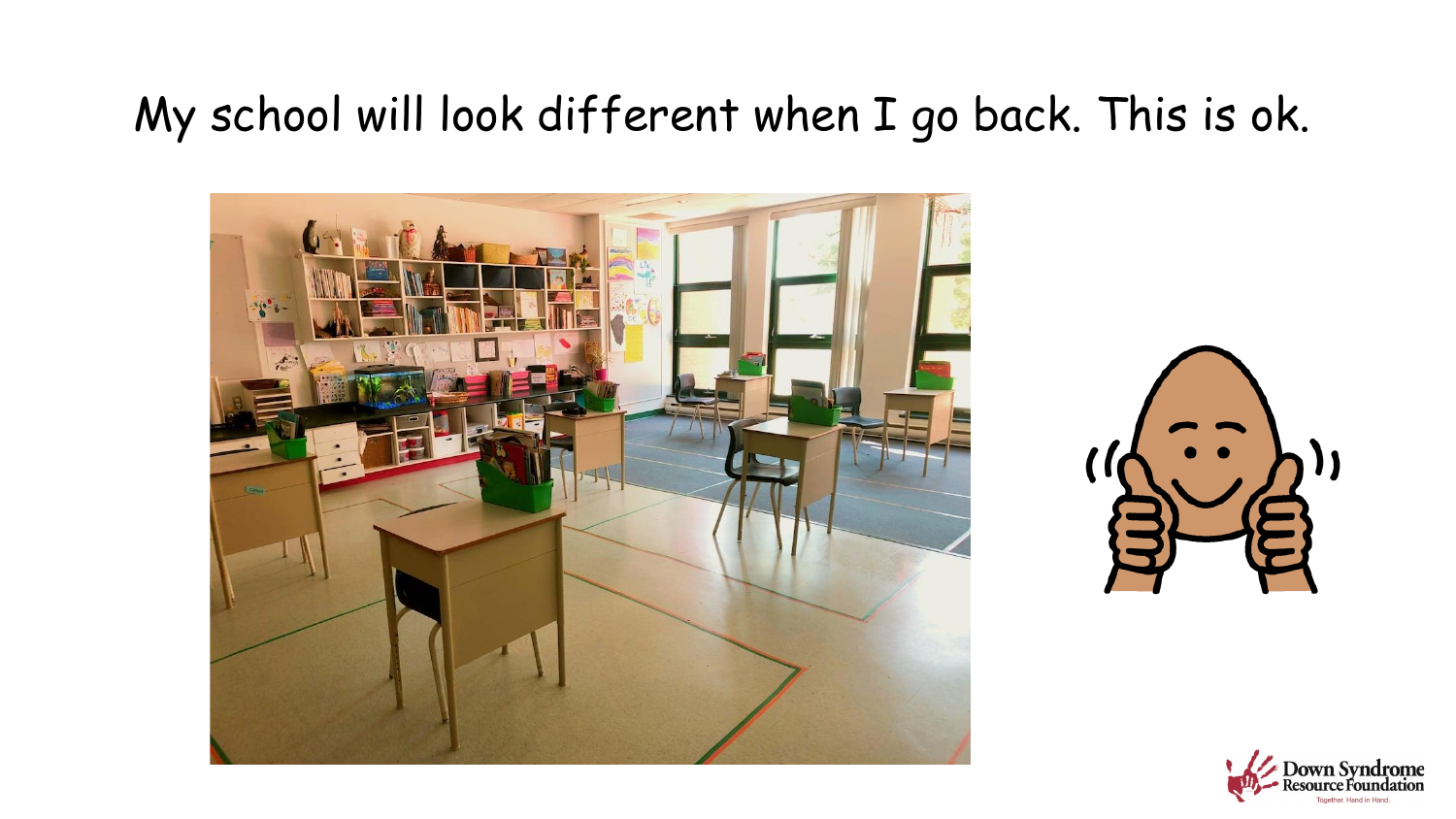There will be signs asking me to stand 6 feet apart from my friends or teachers.



This is to keep everyone safe and healthy.

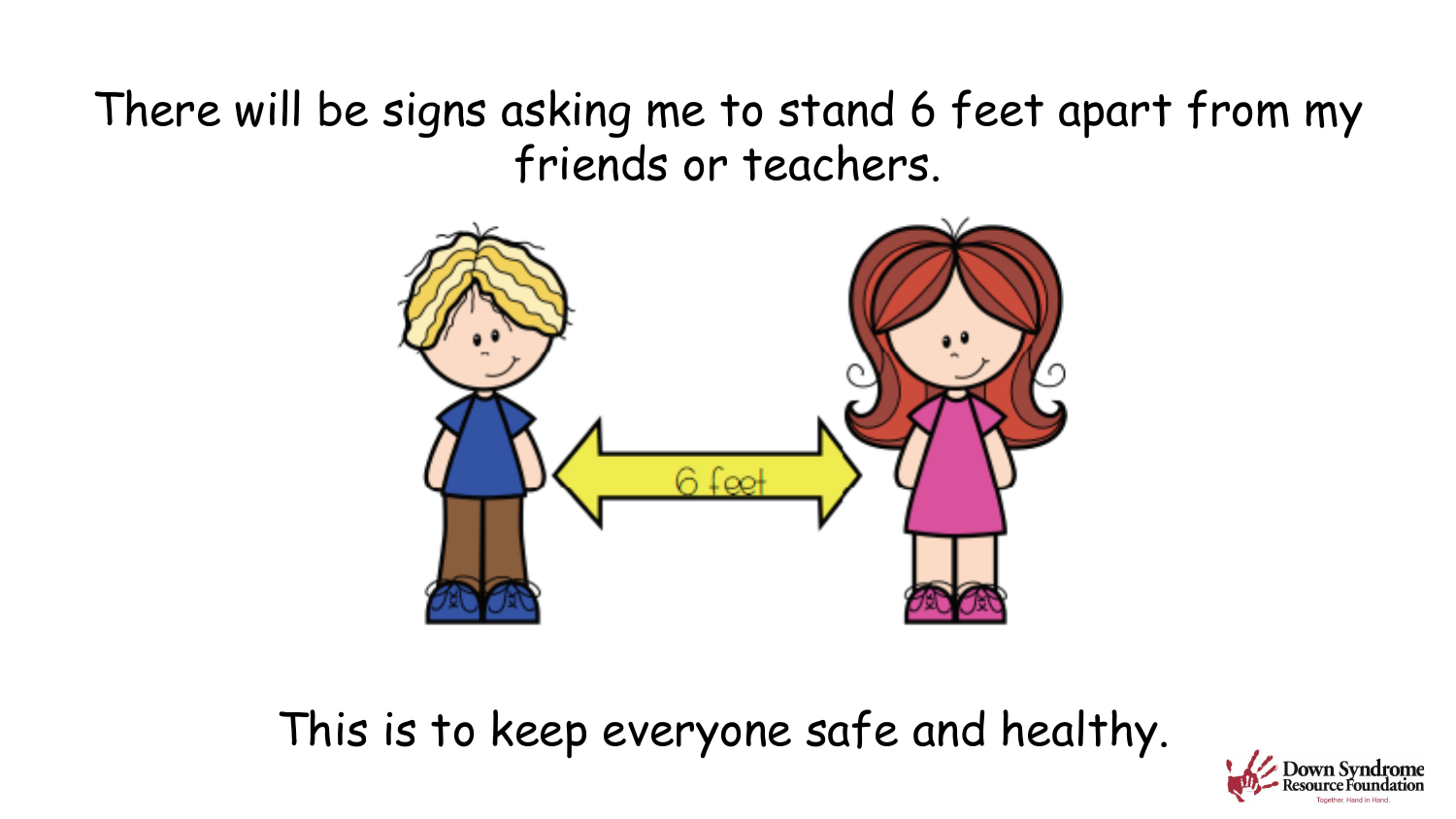

There will be tape on the floor telling me where to stand or walk. This is ok.

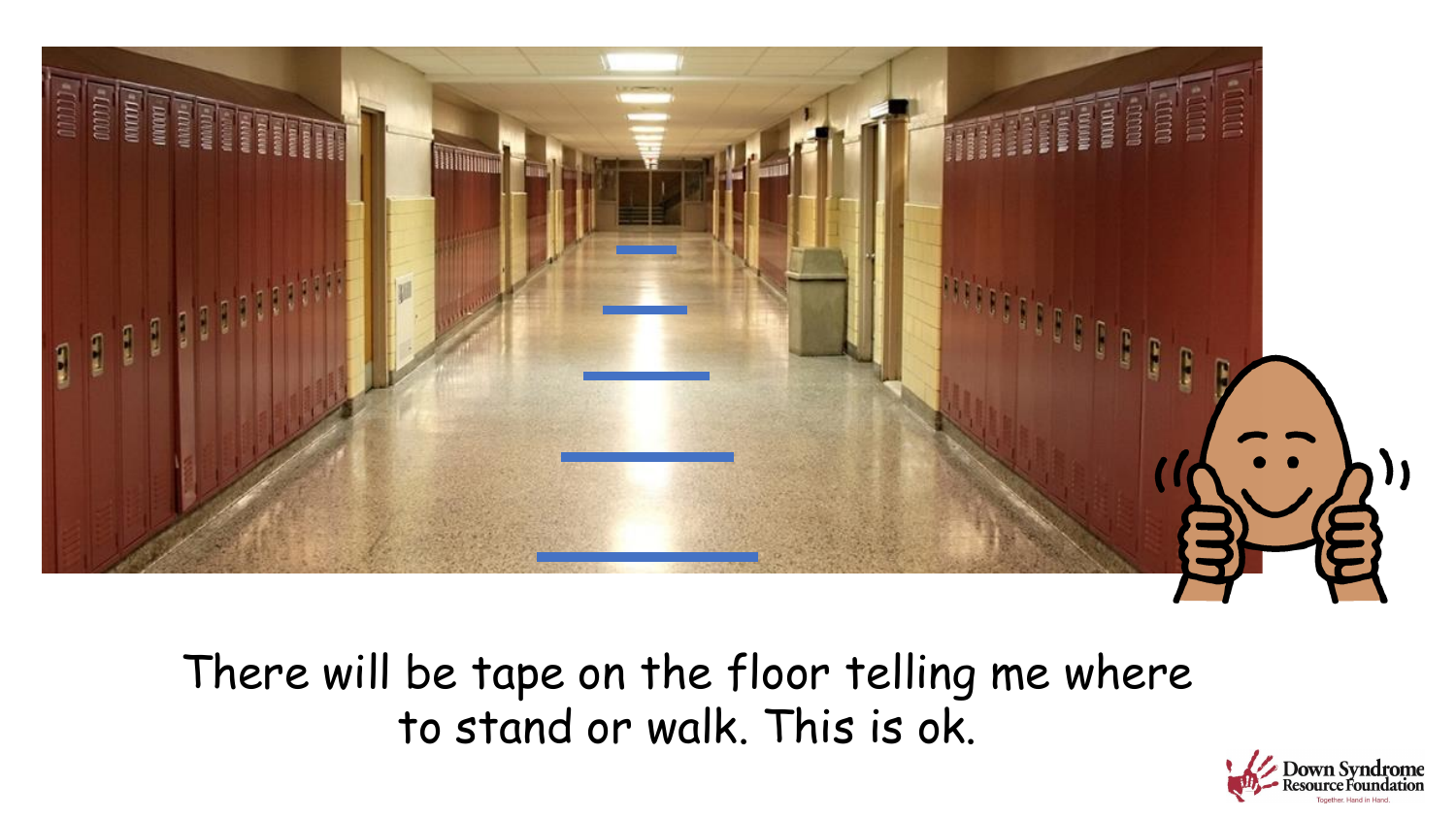



My classroom will look different. This is ok. I will sit at a different desk. This is ok.

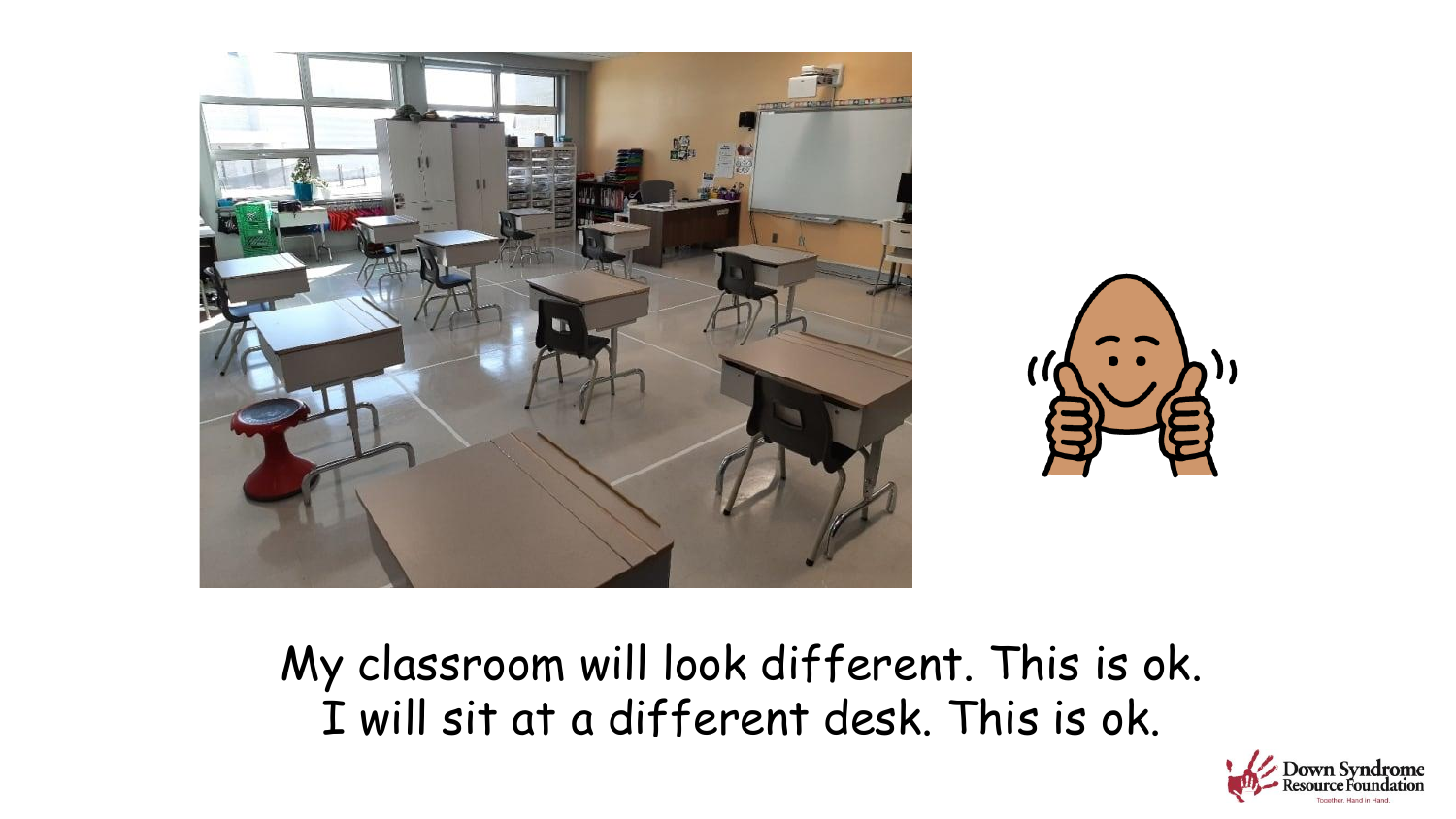

#### When I am at school I will follow the rules.

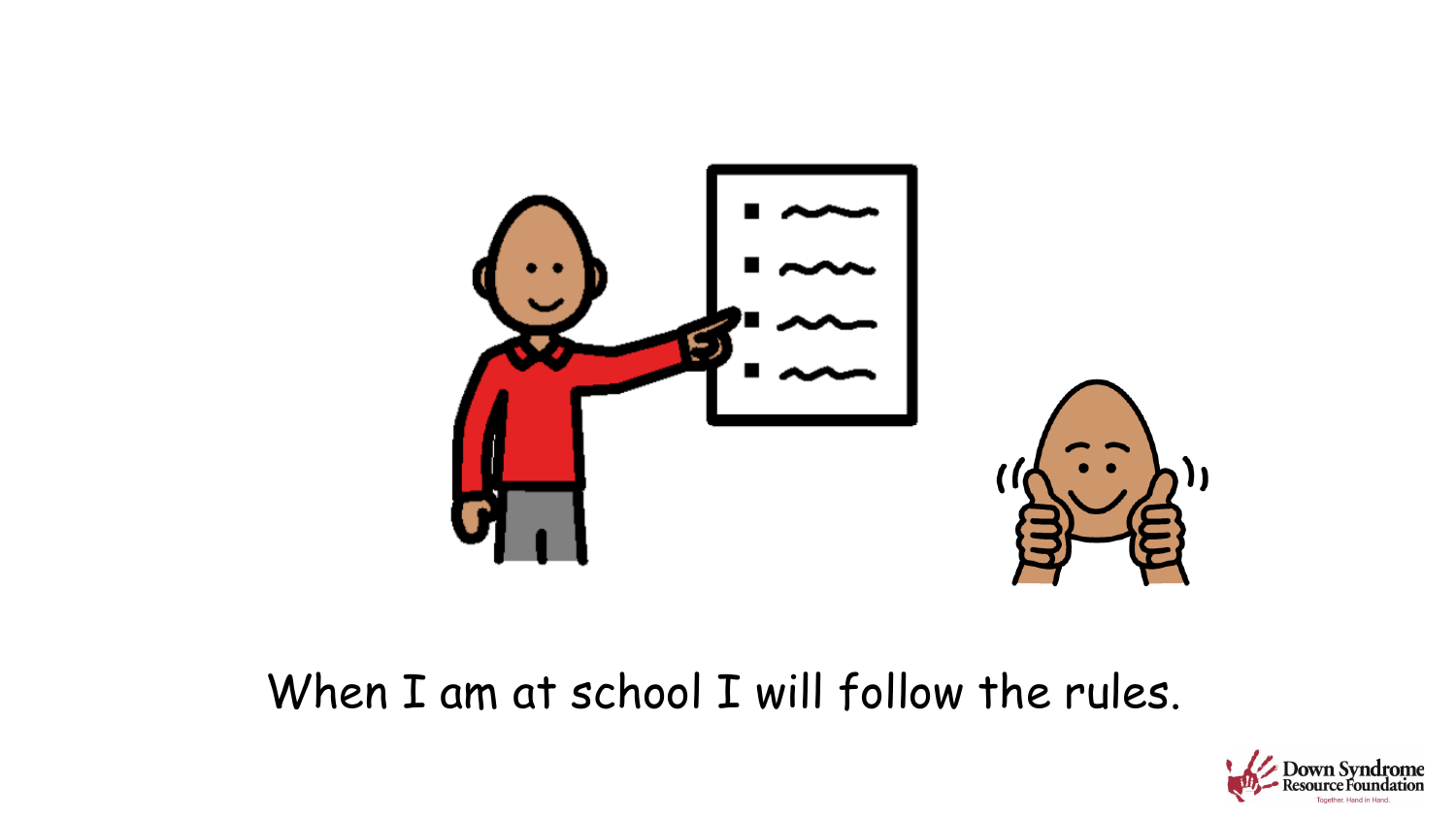#### It will be fun to go back to school.



#### It will feel good to learn at school.

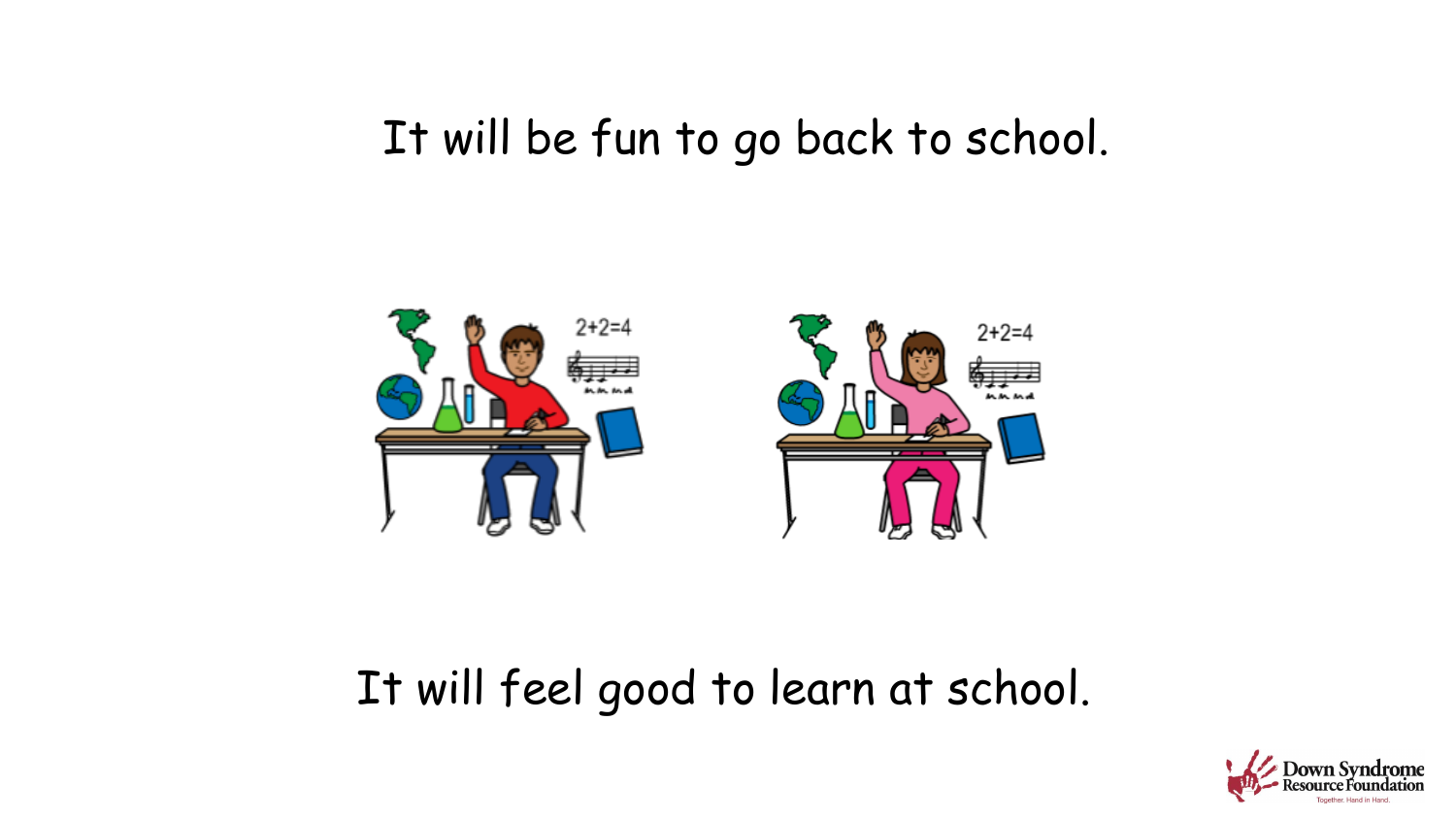

# When I go back to school things will be different. This is ok.

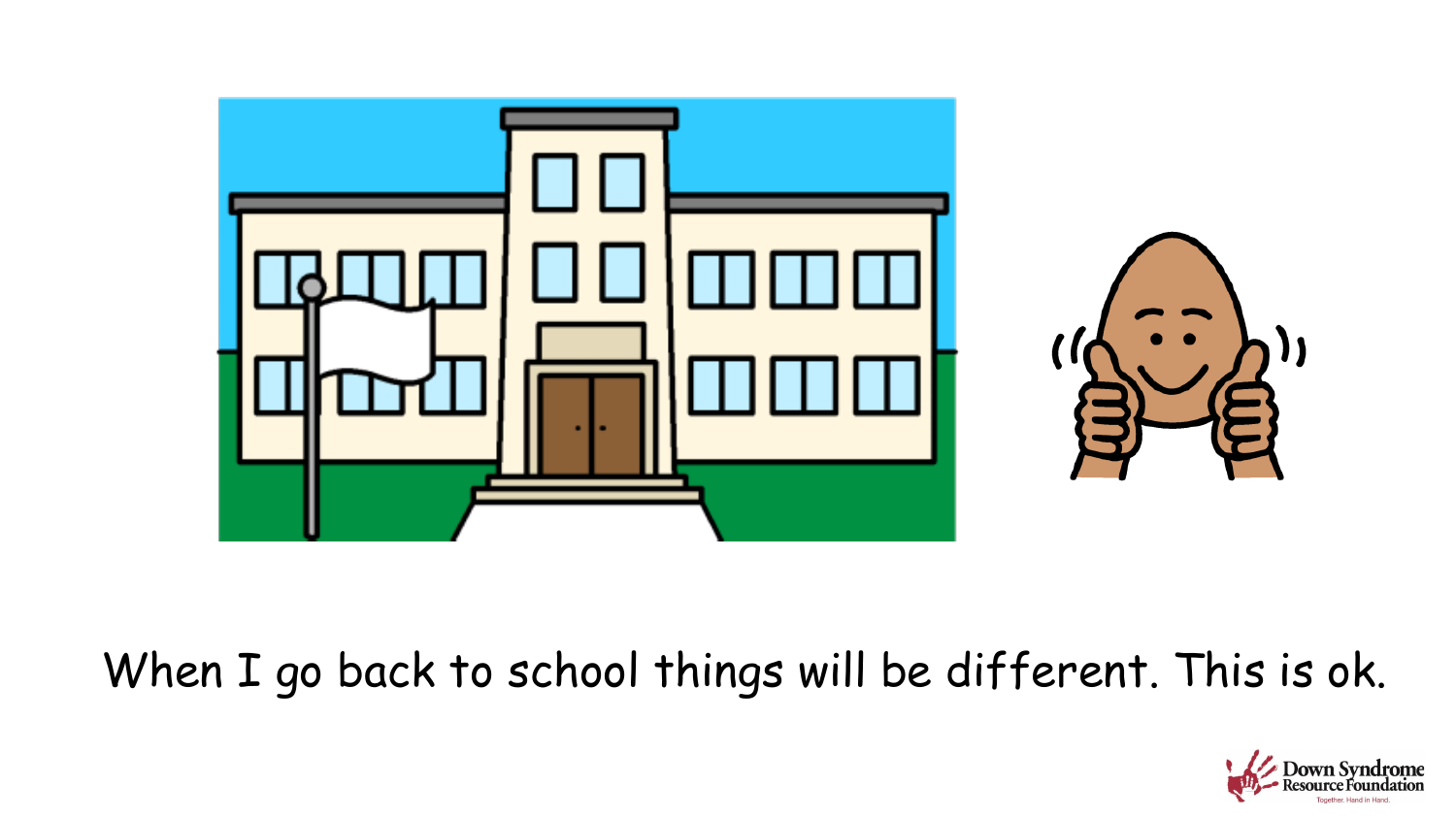

If I feel nervous I can talk to my family. They will help me. I can talk to my teachers. They will help me.